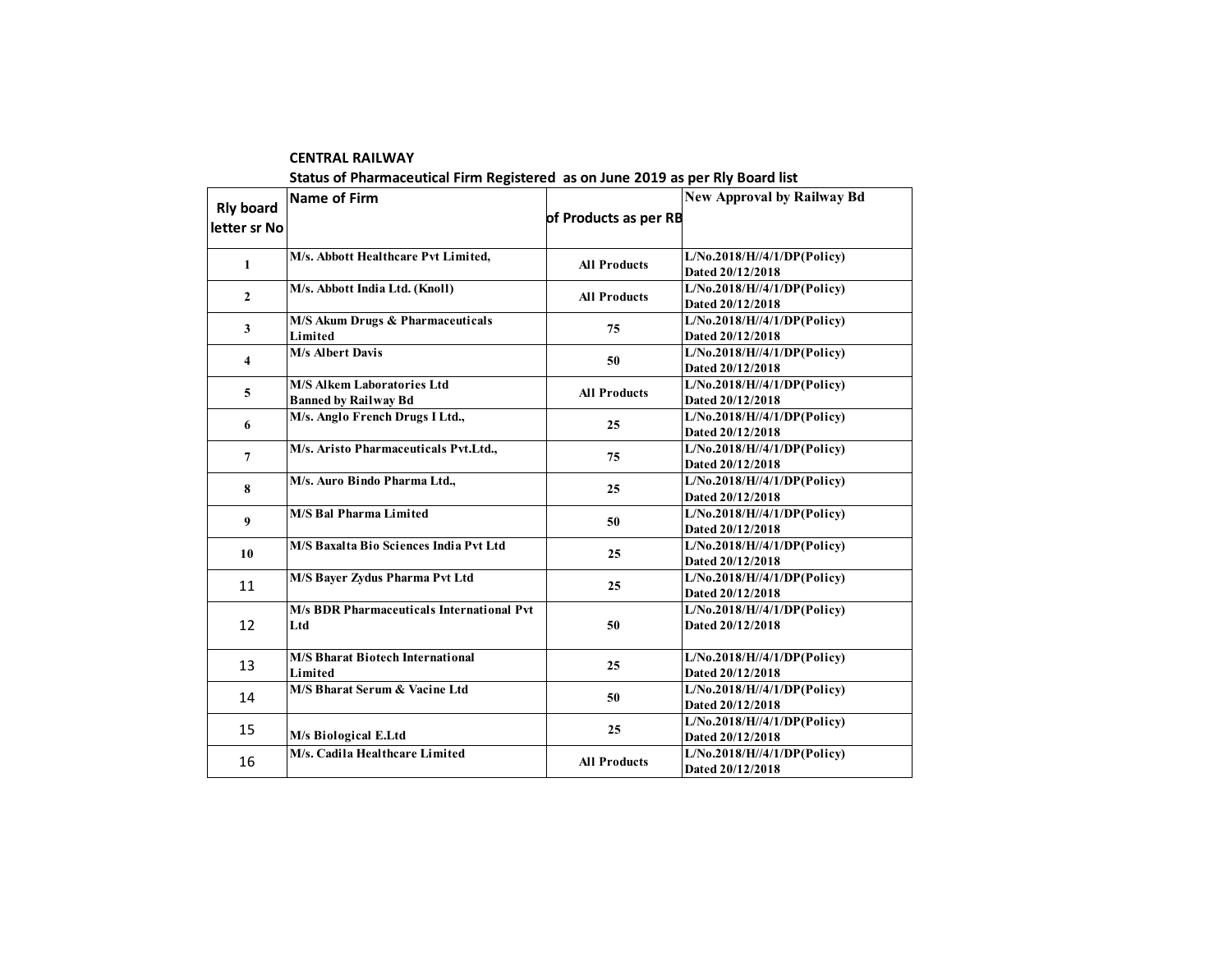| 17 | <b>M/S Cadila Pharmaceutical Ltd</b>                     | <b>All Products</b> | L/No.2018/H//4/1/DP(Policy)<br>Dated 20/12/2018             |
|----|----------------------------------------------------------|---------------------|-------------------------------------------------------------|
| 18 | M/s Celon Laboratories Pvt Ltd                           | 25                  | $L/\overline{No.2018/H}/4/1/DP(Policy)$<br>Dated 20/12/2018 |
| 19 | <b>M/S Centaur Pharmaceuticals</b><br><b>Pvt Limited</b> | 75                  | L/No.2018/H//4/1/DP(Policy)<br>Dated 20/12/2018             |
| 20 | <b>M/S Cipla Ltd</b>                                     | <b>All Products</b> | L/No.2018/H//4/1/DP(Policy)<br>Dated 20/12/2018             |
| 21 | <b>M/s Chiron Behring</b><br><b>Vaccine Pvt Ltd</b>      | $\mathbf{1}$        | L/No.2018/H//4/1/DP(Policy)<br>Dated 20/12/2018             |
| 22 | <b>M/S Concept Pharmaceutical Ltd</b>                    | 50                  | L/No.2018/H//4/1/DP(Policy)<br>Dated 20/12/2018             |
| 23 | <b>M/s Corona Remedies Pvt Ltd</b>                       | 25                  | L/No.2018/H//4/1/DP(Policy)<br>Dated 20/12/2018             |
| 24 | M/s Denis Chem Lab Ltd                                   | 25                  | L/No.2018/H//4/1/DP(Policy)<br>Dated 20/12/2018             |
| 25 | M/S Dr, Reddy Laboratories Ltd.                          | <b>All Products</b> | L/No.2018/H//4/1/DP(Policy)<br>Dated 20/12/2018             |
| 26 | M/S Eli Lily & Company (I) Ltd.,                         | 25                  | L/No.2018/H//4/1/DP(Policy)<br>Dated 20/12/2018             |
| 27 | <b>M/S Emcure Pharmaceuitcal Ltd</b>                     | <b>All Products</b> | L/No.2018/H//4/1/DP(Policy)<br>Dated 20/12/2018             |
| 28 | M/s Eisai Pharmaceutical                                 | 25                  | L/No.2018/H//4/1/DP(Policy)<br>Dated 20/12/2018             |
| 29 | <b>M/S FDC Limited</b>                                   | 50                  | L/No.2018/H//4/1/DP(Policy)<br>Dated 20/12/2018             |
| 30 | M/sFresenius Medical Care India Pvt Ltd                  | $\mathbf{1}$        | L/No.2018/H//4/1/DP(Policy)<br>Dated 20/12/2018             |
| 31 | <b>M/S Galpha Laboratorie Limited</b>                    | 50                  | L/No.2018/H//4/1/DP(Policy)<br>Dated 20/12/2018             |
| 32 | M/s. Glenmark Pharmaceuticals Limited,                   | <b>All Products</b> | L/No.2018/H//4/1/DP(Policy)<br>Dated 20/12/2018             |
| 33 | <b>M/S Hetero Healthcare Limited</b>                     | 25                  | L/No.2018/H//4/1/DP(Policy)<br>Dated 20/12/2018             |
| 34 | M/S Hexagon Nutritional Private Limited                  | 25                  | L/No.2018/H//4/1/DP(Policy)<br>Dated 20/12/2018             |
| 35 | M/s Hindusthan Laboratories Pvt Ltd                      | 25                  | L/No.2018/H//4/1/DP(Policy)<br>Dated 20/12/2018             |
| 36 | M/S Indian Drugs & Pharmaceuticals<br>Limited            | 25                  | L/No.2018/H//4/1/DP(Policy)<br>Dated 20/12/2018             |
| 37 | M/S Indian Immunological Ltd                             | 25                  | L/No.2018/H//4/1/DP(Policy)<br>Dated 20/12/2018             |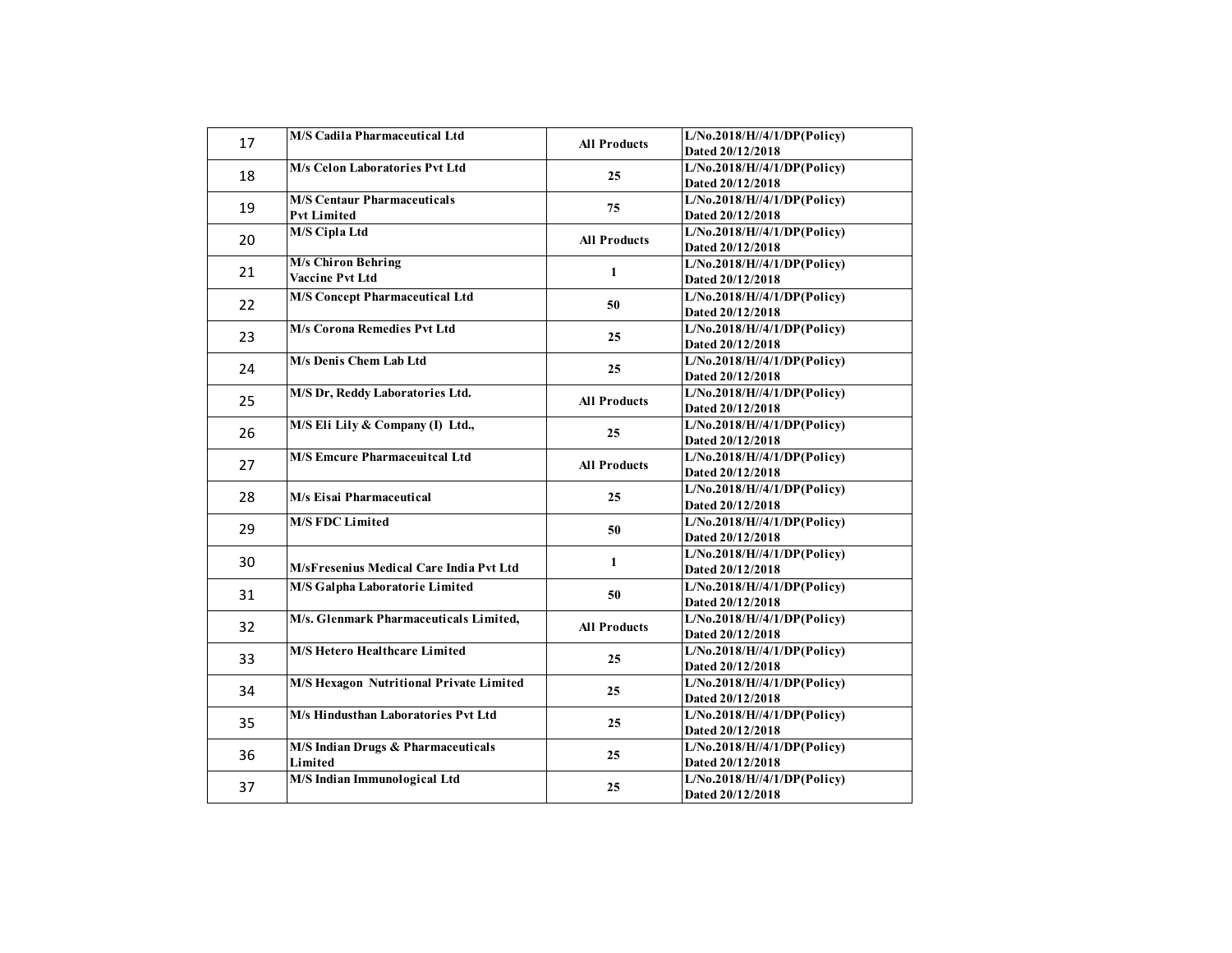| M/s.Indoco Remedies Ltd.,<br>38<br>50<br>M/S Intas Pharmaceuticals Ltd.,<br>39<br><b>All Products</b><br>M/s Inventia Healthcare Pvt Ltd<br>40<br>25<br><b>M/S Ipca Laboratories Ltd</b> | L/No.2018/H//4/1/DP(Policy)<br>Dated 20/12/2018<br>L/No.2018/H//4/1/DP(Policy)<br>Dated 20/12/2018 |
|------------------------------------------------------------------------------------------------------------------------------------------------------------------------------------------|----------------------------------------------------------------------------------------------------|
|                                                                                                                                                                                          |                                                                                                    |
|                                                                                                                                                                                          |                                                                                                    |
|                                                                                                                                                                                          | L/No.2018/H//4/1/DP(Policy)<br>Dated 20/12/2018                                                    |
| 41                                                                                                                                                                                       | L/No.2018/H//4/1/DP(Policy)<br>Dated 20/12/2018                                                    |
| M/S Johnson & Johnson<br>42<br><b>All Products</b>                                                                                                                                       | L/No.2018/H//4/1/DP(Policy)<br>Dated 20/12/2018                                                    |
| M/s Karnataka Antibiotics<br>43<br>50<br><b>Pharmaceutical Limited</b>                                                                                                                   | L/No.2018/H//4/1/DP(Policy)<br>Dated 20/12/2018                                                    |
| 44<br>25<br>M/s Leben LaboratoriesPvt Ltd                                                                                                                                                | L/No.2018/H//4/1/DP(Policy)<br>Dated 20/12/2018                                                    |
| M/s. Lupin Laboratories Ltd.,<br>45<br><b>All Products</b>                                                                                                                               | L/No.2018/H//4/1/DP(Policy)<br>Dated 20/12/2018                                                    |
| 46<br><b>All Products</b><br><b>M/S Mankind Pharma Ltd</b>                                                                                                                               | L/No.2018/H//4/1/DP(Policy)<br>Dated 20/12/2018                                                    |
| 47<br>25<br>M/s Medopharma Pvt Ltd                                                                                                                                                       | L/No.2018/H//4/1/DP(Policy)<br>Dated 20/12/2018                                                    |
| <b>M/S Merck Limited</b><br>48<br>50                                                                                                                                                     | L/No.2018/H//4/1/DP(Policy)<br>Dated 20/12/2018                                                    |
| M/s. Micro Labs. Ltd.,<br>49<br><b>All Products</b>                                                                                                                                      | L/No.2018/H//4/1/DP(Policy)<br>Dated 20/12/2018                                                    |
| <b>M/s MIDASCARE PHARMACEUTICALS</b><br>50<br><b>PVTLTD</b><br>25                                                                                                                        | L/No.2018/H//4/1/DP(Policy)<br>Dated 20/12/2018                                                    |
| <b>M/S Morepen Laboratories Limited</b><br>51<br>50                                                                                                                                      | L/No.2018/H//4/1/DP(Policy)<br>Dated 20/12/2018                                                    |
| <b>M/S MSD Pharmaceuticals</b><br>52<br>25<br>Private Limited,                                                                                                                           | L/No.2018/H//4/1/DP(Policy)<br>Dated 20/12/2018                                                    |
| <b>M/S MSN Laboratories Pvt Limited</b><br>53<br>25                                                                                                                                      | L/No.2018/H//4/1/DP(Policy)<br>Dated 20/12/2018                                                    |
| 54<br>M/s Mylon Laboratories Limited<br>25                                                                                                                                               | L/No.2018/H//4/1/DP(Policy)<br>Dated 20/12/2018                                                    |
| 55<br>M/s Naprod Life Science Pvt Ltd<br>25                                                                                                                                              | L/No.2018/H//4/1/DP(Policy)<br>Dated 20/12/2018                                                    |
| <b>M/S Natco Pharma Ltd</b><br>56<br>50                                                                                                                                                  | L/No.2018/H//4/1/DP(Policy)<br>Dated 20/12/2018                                                    |
| <b>M/S NOVARTIS</b><br>57<br>50<br><b>HEALTHCARE PVT LTD</b>                                                                                                                             | L/No.2018/H//4/1/DP(Policy)<br>Dated 20/12/2018                                                    |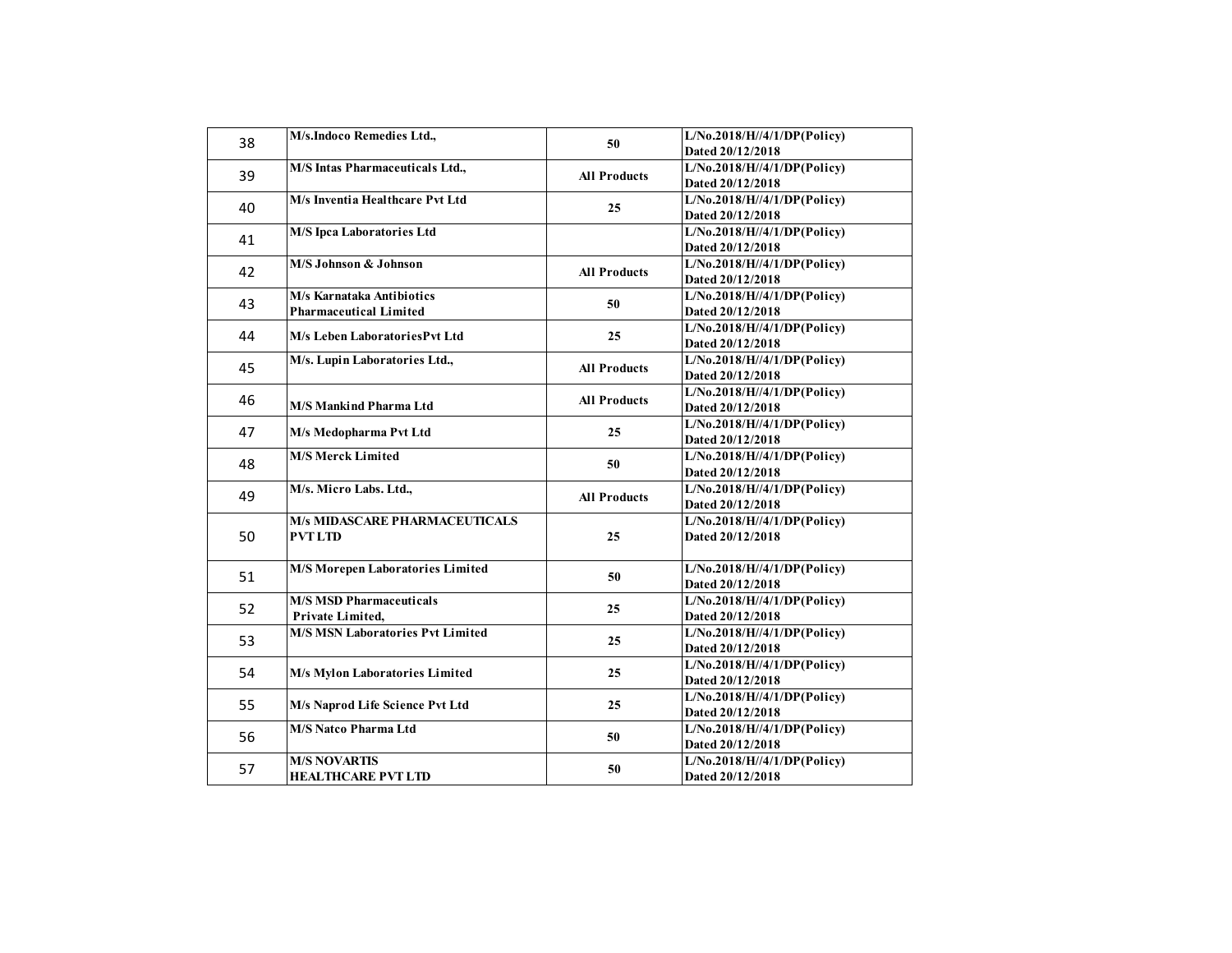| 58 | M/s. Novartis India Ltd.,                    | 50                  | L/No.2018/H//4/1/DP(Policy)<br>Dated 20/12/2018 |
|----|----------------------------------------------|---------------------|-------------------------------------------------|
| 59 | M/S Ortin Laboratories Limited,              | 25                  | L/No.2018/H//4/1/DP(Policy)<br>Dated 20/12/2018 |
| 60 | M/s Ozon Pharmaceuticals Pvt Ltd             | 25                  | L/No.2018/H//4/1/DP(Policy)<br>Dated 20/12/2018 |
| 61 | <b>M/S Panacea Biotec Ltd</b>                | 50                  | L/No.2018/H//4/1/DP(Policy)<br>Dated 20/12/2018 |
| 62 | M/S Precise Laboratories                     | 25                  | L/No.2018/H//4/1/DP(Policy)<br>Dated 20/12/2018 |
| 63 | M/s Psychotropics India Limited              | 25                  | L/No.2018/H//4/1/DP(Policy)<br>Dated 20/12/2018 |
| 64 | M/s Pulse PharmaceuticalsPvt Limited         | 25                  | L/No.2018/H//4/1/DP(Policy)<br>Dated 20/12/2018 |
| 65 | M/s Raman & Weil Pvt Ltd                     | 25                  | L/No.2018/H//4/1/DP(Policy)<br>Dated 20/12/2018 |
| 66 | <b>M/S Reliance Life Science PVT Ltd</b>     | 50                  | L/No.2018/H//4/1/DP(Policy)<br>Dated 20/12/2018 |
| 67 | <b>M/S Roche Product (India) Pvt Ltd</b>     | 25                  | L/No.2018/H//4/1/DP(Policy)<br>Dated 20/12/2018 |
| 68 | M/S R.P.G Life Science Ltd                   | 50                  | L/No.2018/H//4/1/DP(Policy)<br>Dated 20/12/2018 |
| 69 | M/s Sanofi Pasteur India Pvt Ltd             | 50                  | L/No.2018/H//4/1/DP(Policy)<br>Dated 20/12/2018 |
| 70 | M/S Sanjivani Paranteral Ltd                 | 25                  | L/No.2018/H//4/1/DP(Policy)<br>Dated 20/12/2018 |
| 71 | <b>M/S Sava Healthcare Limited</b>           | 25                  | L/No.2018/H//4/1/DP(Policy)<br>Dated 20/12/2018 |
| 72 | <b>M/S Scott Edil Pharma Ltd</b>             | 50                  | L/No.2018/H//4/1/DP(Policy)<br>Dated 20/12/2018 |
| 73 | M/S Serum Institute of India Ltd             | 50                  | L/No.2018/H//4/1/DP(Policy)<br>Dated 20/12/2018 |
| 74 | M/s Skymap Pharmaceutical Pvt Limited        | 25                  | L/No.2018/H//4/1/DP(Policy)<br>Dated 20/12/2018 |
| 75 | M/s Stadmed Pvt Ltd                          | 25                  | L/No.2018/H//4/1/DP(Policy)<br>Dated 20/12/2018 |
| 76 | <b>M/s Stallion Laboratories PVT LTD</b>     | 25                  | L/No.2018/H//4/1/DP(Policy)<br>Dated 20/12/2018 |
| 77 | M/s. Sun Pharmaceuticals Laboratories. Ltd., | <b>All Products</b> | L/No.2018/H//4/1/DP(Policy)<br>Dated 20/12/2018 |
| 78 | M/s Swati Spentose Pvt Ltd                   | 1                   | L/No.2018/H//4/1/DP(Policy)<br>Dated 20/12/2018 |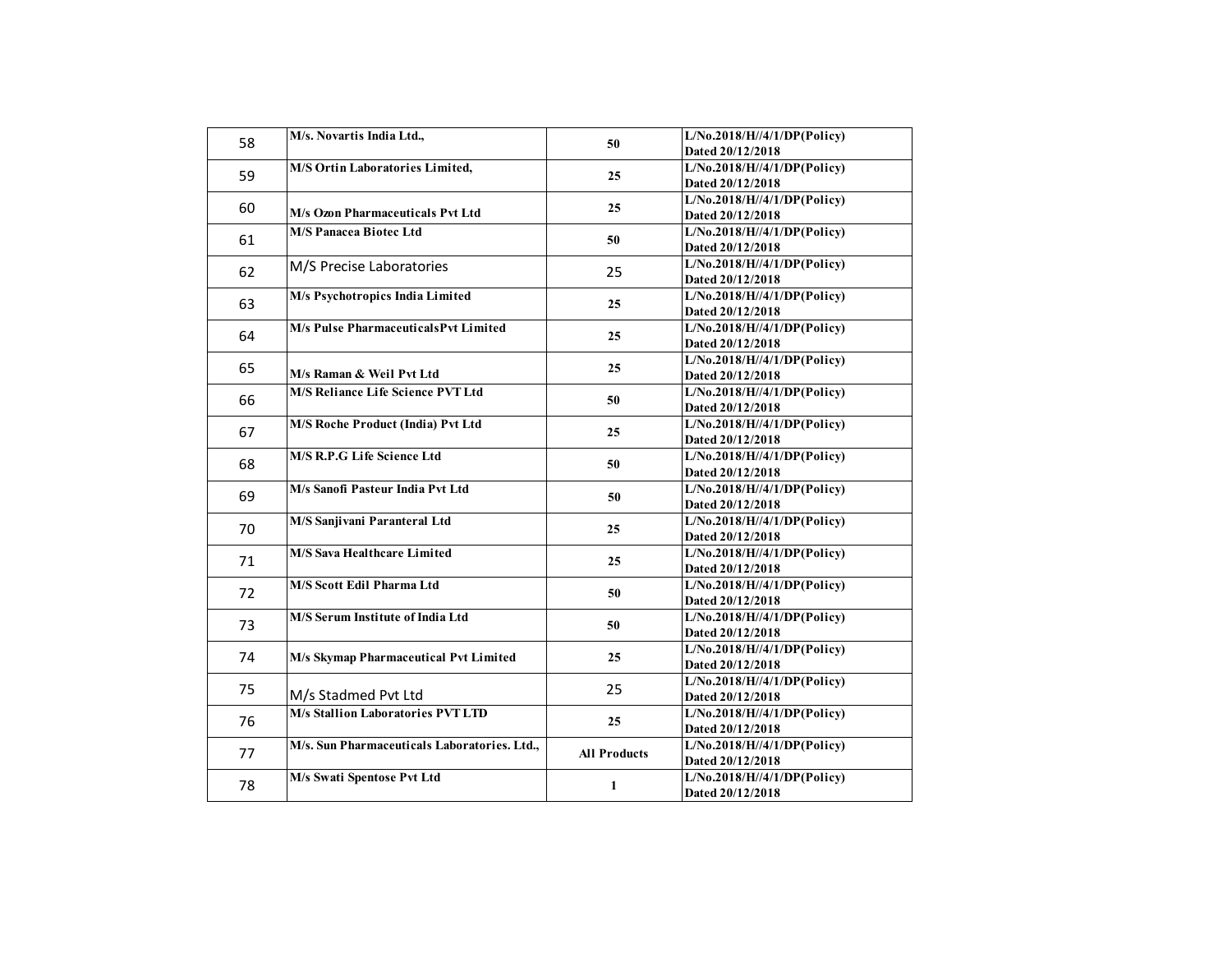| 79 | M/s Synokem Pharmaceuticals Pvt Ltd      | 50                  | L/No.2018/H//4/1/DP(Policy)<br>Dated 20/12/2018 |
|----|------------------------------------------|---------------------|-------------------------------------------------|
| 80 | M/s Systopic laboratories Pvt Ltd        | 50                  | L/No.2018/H//4/1/DP(Policy)<br>Dated 20/12/2018 |
| 81 | M/S Tablets (India) Ltd                  | 50                  | L/No.2018/H//4/1/DP(Policy)<br>Dated 20/12/2018 |
| 82 | M/s. Themis Medicare Ltd.,               | 50                  | L/No.2018/H//4/1/DP(Policy)<br>Dated 20/12/2018 |
| 83 | <b>M/s Theon Pharmaceuticals Limited</b> | 50                  | L/No.2018/H//4/1/DP(Policy)<br>Dated 20/12/2018 |
| 84 | M/s. Torrent Pharmaceuticals Ltd.,       | <b>All Products</b> | L/No.2018/H//4/1/DP(Policy)<br>Dated 20/12/2018 |
| 85 | <b>M/S UNICURE INDIA LTD</b>             | 50                  | L/No.2018/H//4/1/DP(Policy)<br>Dated 20/12/2018 |
| 86 | <b>M/S United Biotech Limited</b>        | 50                  | L/No.2018/H//4/1/DP(Policy)<br>Dated 20/12/2018 |
| 87 | M/s Unimark Remedies Limited             | 25                  | L/No.2018/H//4/1/DP(Policy)<br>Dated 20/12/2018 |
| 88 | <b>M/S USV Private Limited</b>           | <b>All Products</b> | L/No.2018/H//4/1/DP(Policy)<br>Dated 20/12/2018 |
| 89 | M/s Veritaz Healthcare Ltd               | 25                  | L/No.2018/H//4/1/DP(Policy)<br>Dated 20/12/2018 |
| 90 | <b>M/s Vichow Biotech Pvt Ltd</b>        | 25                  | L/No.2018/H//4/1/DP(Policy)<br>Dated 20/12/2018 |
| 91 | M/s Vivimed Lab Limited                  | 50                  | L/No.2018/H//4/1/DP(Policy)<br>Dated 20/12/2018 |
| 92 | <b>M/s Zee Laboratories</b>              | 50                  | L/No.2018/H//4/1/DP(Policy)<br>Dated 20/12/2018 |
| 93 | M/s Zuvius Lifescience Pvt Limited       | 25                  | L/No.2018/H//4/1/DP(Policy)<br>Dated 20/12/2018 |
| 94 | M/s Neon Laboratories Ltd                | 75                  | L/No.2018/H//4/1/DP(Policy)<br>Dated 04/01/2019 |
| 95 | M/s Troikka Pharmaceuticals Ltd.         | 50                  | L/No.2018/H//4/1/DP(Policy)<br>Dated 04/01/2019 |
| 96 | Shreya Life Sciences Pvt. Ltd            | 50                  | L/No.2018/H//4/1/DP(Policy)<br>Dated 04/01/2019 |
| 97 | M/s Boehringer Ingelheim India Pvt. Ltd  | 50                  | L/No.2018/H//4/1/DP(Policy)<br>Dated 04/01/2019 |
| 98 | M/s Astra Zenca Pharma India Ltd.        | 25                  | L/No.2018/H//4/1/DP(Policy)<br>Dated 04/01/2019 |